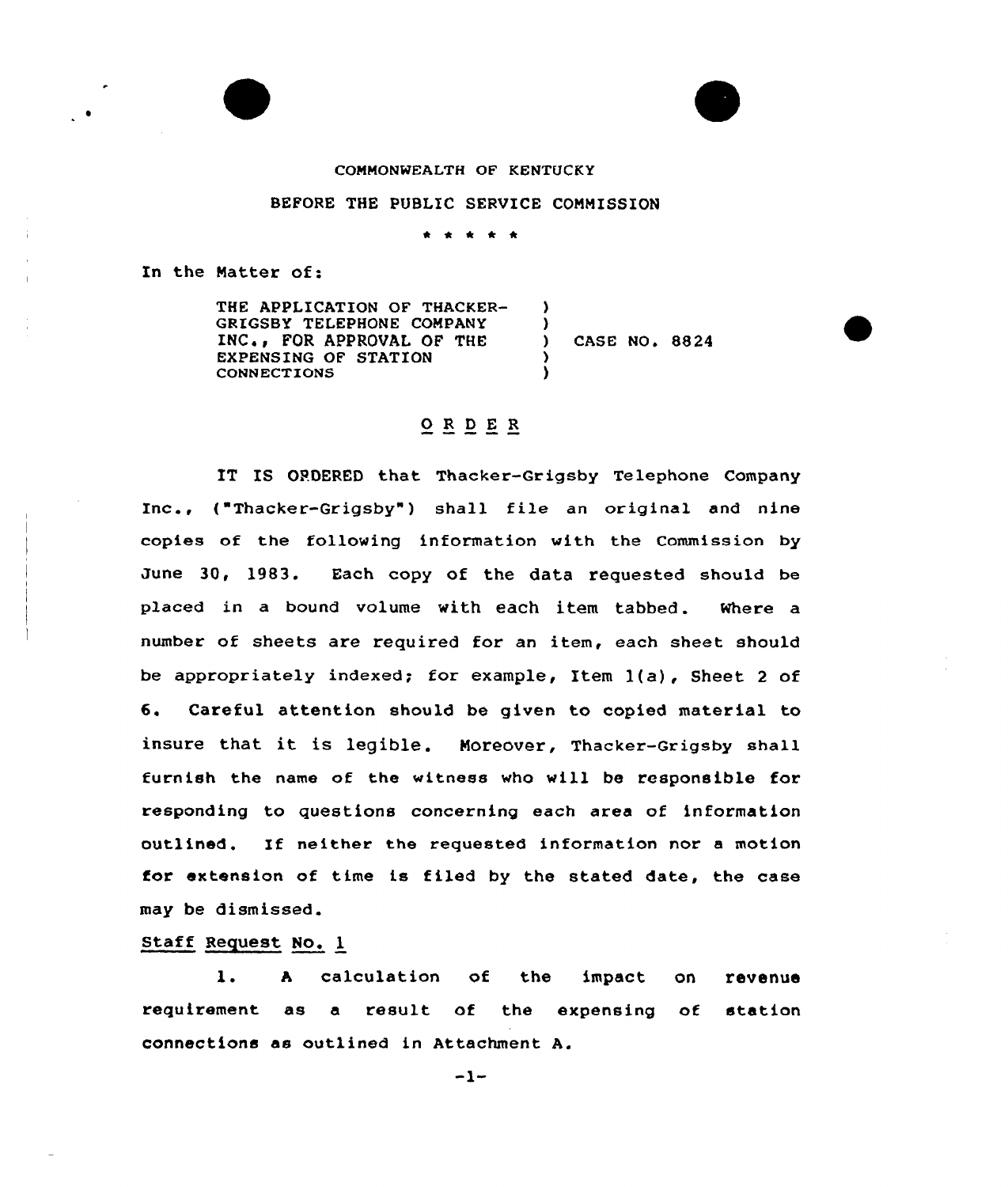

2. <sup>A</sup> calculation of service charges as outlined in Attachment 8.

3. <sup>A</sup> billing analysis for proposed service charges.

4. Present and proposed tariff sheets.

Done at Frankfort, Kentucky, this 17th day of June, 1983.

PUBLIC SERVICE COMMISSION

 $R_{\rm yr}$ Commissi the

ATTEST:

**Secretary**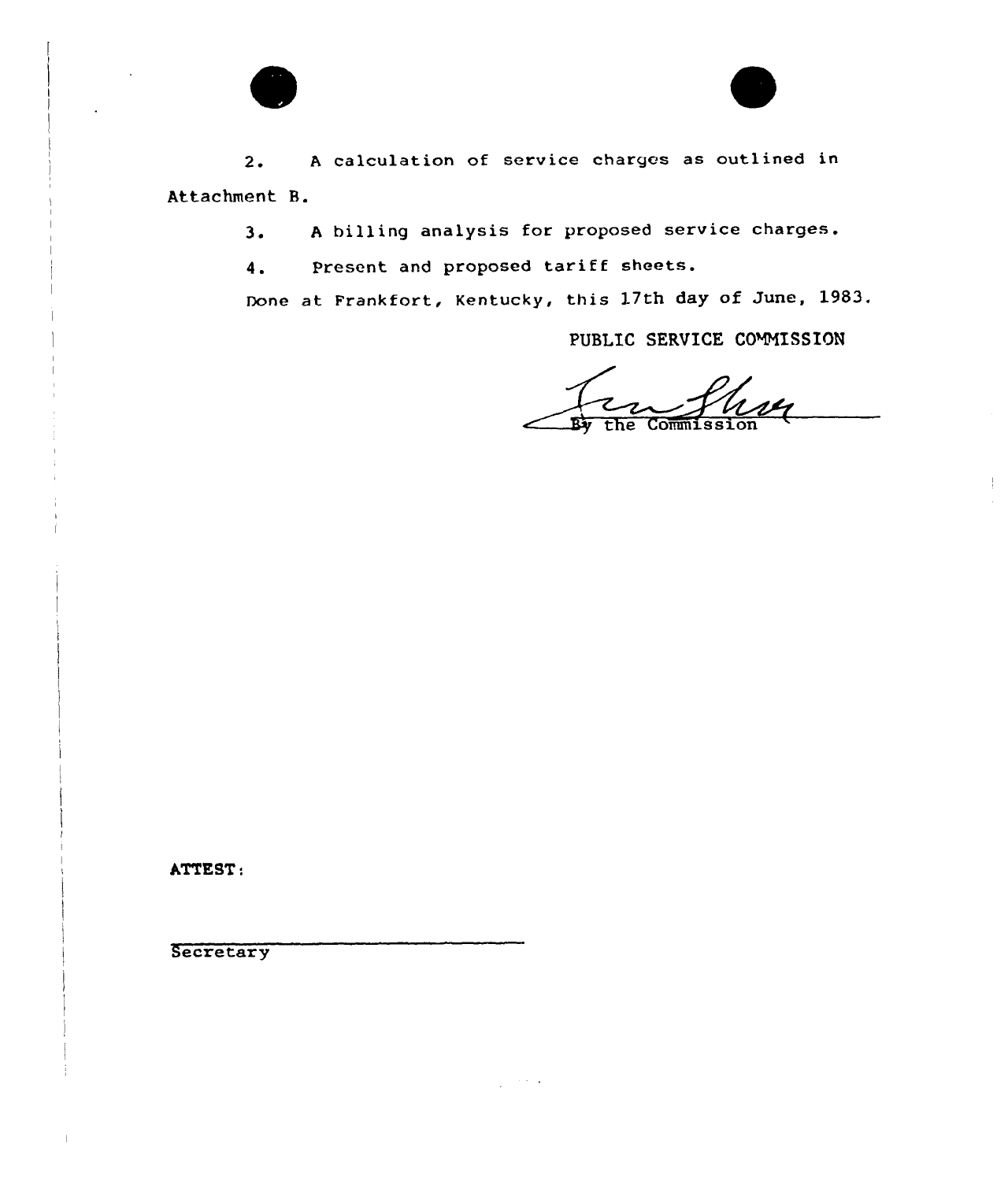This attachment is a suggested technique for estimating the impact on the revenue requirement of expensing station connection expenses. Your company may substitute a different method if you choose.

. ATTACHMENT A

. Account 232 must be separated. The companies which have the cost already separated should use the recorded amounts. The companies which do not have the account separated must use one of the following three methods:

Conduct a new time and motion study. 1.

 $2.$ Use an existing study.

 $\mathcal{L}_{\mathbf{a}}$  and  $\mathcal{L}_{\mathbf{a}}$ 

Use the attached industry study. 3.

A copy of the study should be attached and filed with the study results.

- As of year end 1980 (or more current period, if  $\mathbf{A}$ . available) show separately the amounts for:
	- Plant in service for station connections--inside  $\mathbf{a}$ .  $wize$
	- Plant in service for station connections-other Ъ.
	- Depreciation reserve for station connections $c$ inside wire:
	- đ. Depreciation reserve for station connectionsother

For expediency purposes, the reserve should be apportioned in the same manner as plant in service for Account 232. If the present reserve for Account 232 is negative, the negative amount should be assigned to station connections-inside wire and the ); reserve for station connections-other set at zero.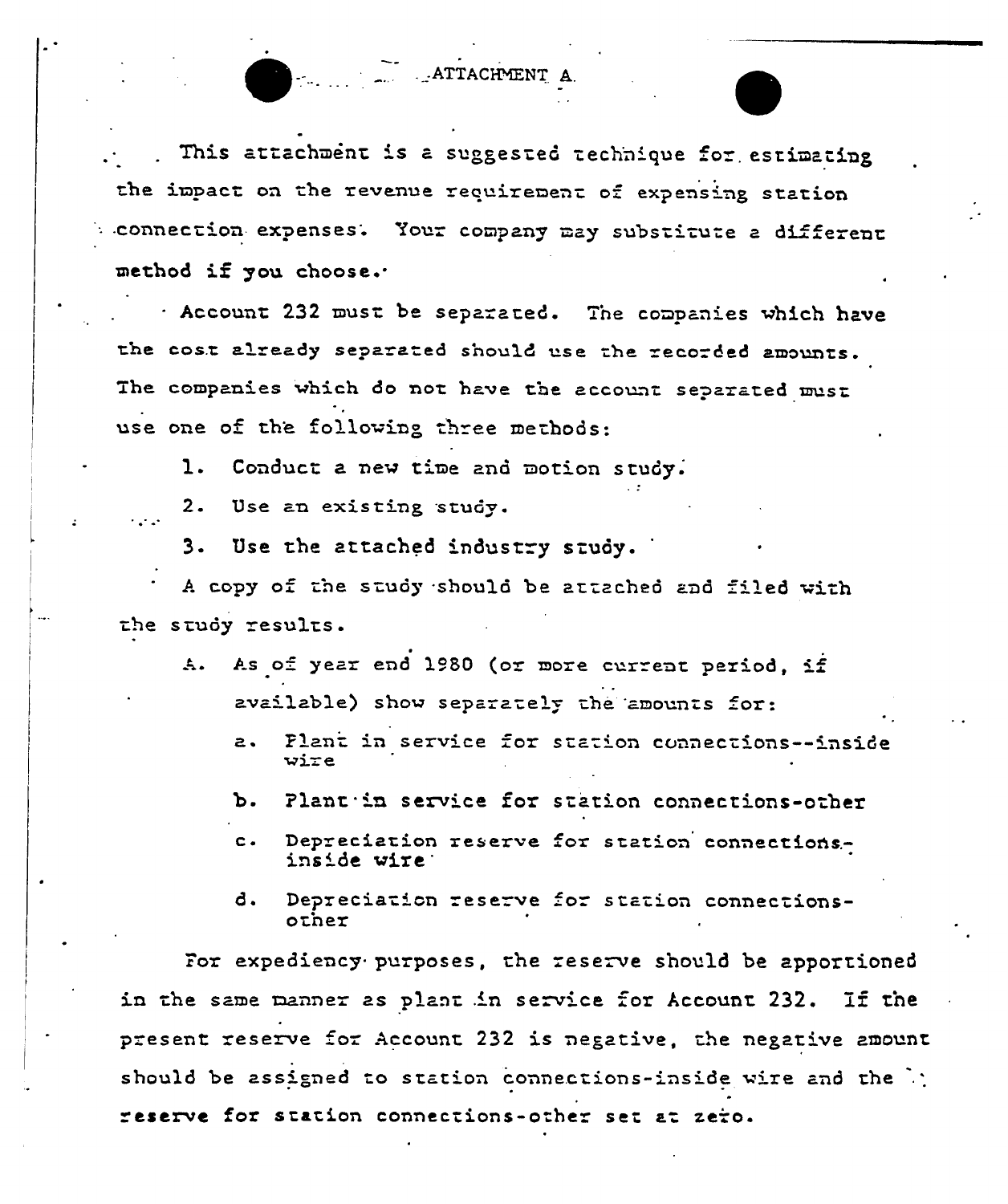|                                      | mons-Inside Wire (3)<br>Connes                                                                                                                                                                                                                | $\mathbf{X}$<br>\$.       | Ş.<br>$\mathbf{x}$        | - \$<br>X                   | Ş.<br>X         |  |
|--------------------------------------|-----------------------------------------------------------------------------------------------------------------------------------------------------------------------------------------------------------------------------------------------|---------------------------|---------------------------|-----------------------------|-----------------|--|
|                                      | $-0$ ther                                                                                                                                                                                                                                     | W                         |                           | u                           | น               |  |
|                                      | $-T$ otal                                                                                                                                                                                                                                     | <u>XA</u>                 | <u>xu</u>                 | <u>xu</u>                   | <u>хч</u>       |  |
|                                      | Projected station connection expenses - Four Year Phase-in<br>$c_{\star}$<br>(The abbreviation SC-I refers to Station Connections-Inside<br>Wire.)                                                                                            |                           |                           |                             |                 |  |
| Line<br>No.                          | Description                                                                                                                                                                                                                                   |                           |                           | Year 1 Year 2 Year 3 Year 4 |                 |  |
| $1^{\cdot}$<br>$\boldsymbol{2}$<br>3 | Annual depreciation expense for<br>account 232 at present rates<br>Less: Depreciation on SC-Other (1)<br>Subtotal                                                                                                                             | Ş.<br>$\mathbf{z}$<br>5Ş. | Ş.<br>$\mathbf{z}$<br>(X) | Ş<br>$\mathbf{z}$           | Ş<br>z.<br>(Y)  |  |
| 4                                    | Embedded $SC-I$ $(2)$ times 107.<br>Year 1 SC-I additions (3)                                                                                                                                                                                 | \$<br>T                   | Ş<br>T                    | Ş<br>T.                     | -Ş<br>T         |  |
| 6                                    | times .75 times $10\% = A$<br>Year 2 SC-I additions (3)                                                                                                                                                                                       | 1/2A                      | A                         | A                           | A               |  |
| $\cdot 7$                            | times .50 times $10\%$ = B<br>Near 3 SC-I additions (3)                                                                                                                                                                                       |                           | 1/2B                      | $\mathbf{B}$                | Ъ               |  |
| 8                                    | times . 25 times $107 - C$<br>New depreciation SC-I                                                                                                                                                                                           | $\overline{\texttt{TD}}$  | TD                        | 1/2C<br>TD                  |                 |  |
| 9                                    | Increase (decrease) depreciation:<br>$L8 - L3$                                                                                                                                                                                                | 2x<br>S.                  | 2x<br>S.                  | Ş.<br><u>zx</u>             | 2x<br>S.        |  |
| 10                                   | · Year 1-SC-I additions (3)<br>times .25                                                                                                                                                                                                      | S<br>$\mathbf{D}$         |                           |                             |                 |  |
| $\mathfrak{p}$                       | Year 2 SC-I additions (3)<br>times.50                                                                                                                                                                                                         |                           | Σ<br>\$.                  |                             |                 |  |
| 12                                   | Year 3 SC-I additions (3)<br>times.75                                                                                                                                                                                                         |                           |                           |                             |                 |  |
| 13<br>14<br>15<br>16                 | Year 4 SC-I additions (3) times 1<br>Cost of removal<br>Salvage<br>Cost of reconnects & reinstalls                                                                                                                                            | Е<br>L<br>P               | ┻<br>N<br>$\Omega$        | J<br>N<br>R                 | .K<br>$\bullet$ |  |
| 17                                   | Impact of expensing SC-I each<br>year (L10 through L16)                                                                                                                                                                                       | DX                        | $S$ $\mathbf{EX}$         | <u>s FX</u>                 | GХ              |  |
| 18                                   | Total impact - four year phase in<br>(L <sub>17</sub> plus L <sub>9</sub> )                                                                                                                                                                   | XZ<br>Ş.                  | $S$ $XZ$                  | XZ<br>Ş.                    | \$  x2          |  |
| (1)<br>$\cdot$ (2)                   | Use 57 rate times SC-Other (embedded cost + projected SC-Other<br>additions) unless you can justify some other rate.<br>Embedded SC-I (Investment less accumulated reserve as of con-                                                         |                           |                           |                             |                 |  |
| (3)                                  | version date).<br>New additions should be estimated for each year of the four year<br>period. Depreciation rate on new addition is 107 annually, but<br>only 1/2 of this annual depreciation is allowed in the first year<br>of the addition. |                           |                           |                             |                 |  |
|                                      |                                                                                                                                                                                                                                               |                           |                           |                             |                 |  |

Page 2 cf 2

 $\boldsymbol{\cdot}$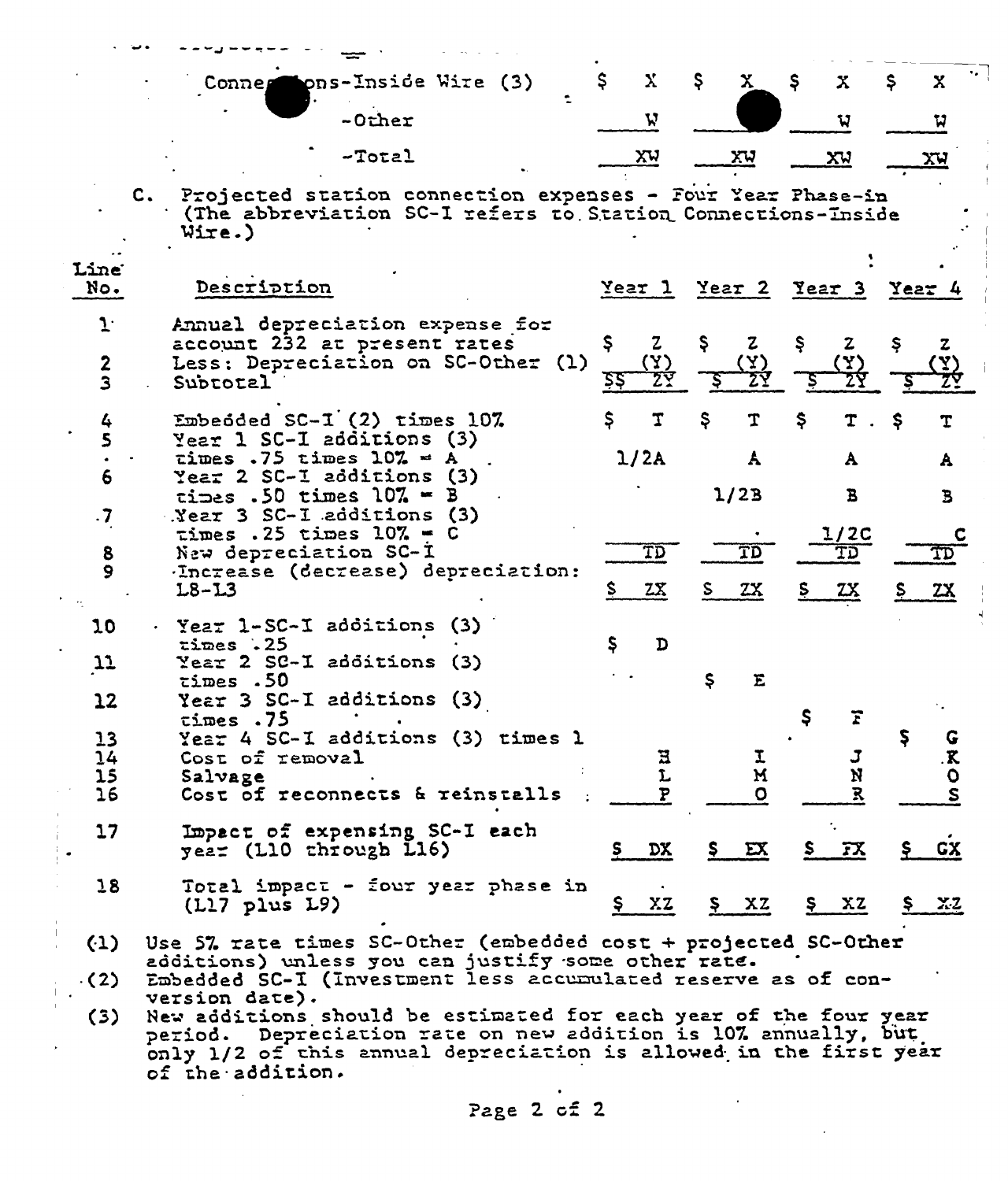

 $\frac{1}{\sum_{i=1}^{n} \frac{1}{\sum_{j=1}^{n} \frac{1}{\sum_{j=1}^{n} \frac{1}{\sum_{j=1}^{n} \frac{1}{\sum_{j=1}^{n} \frac{1}{\sum_{j=1}^{n} \frac{1}{\sum_{j=1}^{n} \frac{1}{\sum_{j=1}^{n} \frac{1}{\sum_{j=1}^{n} \frac{1}{\sum_{j=1}^{n} \frac{1}{\sum_{j=1}^{n} \frac{1}{\sum_{j=1}^{n} \frac{1}{\sum_{j=1}^{n} \frac{1}{\sum_{j=1}^{n} \frac{1}{\sum_{j=$ 

 $\ddot{\phantom{a}}$  .

 $\frac{1}{2}$  ,  $\frac{1}{2}$ 

SERVICE CHARGES

| Description of Charge                                                   | Definition of Charge                                                                                                                                                                                                |           | Charge Amount |
|-------------------------------------------------------------------------|---------------------------------------------------------------------------------------------------------------------------------------------------------------------------------------------------------------------|-----------|---------------|
|                                                                         | b) Service Order Charge : Work operation that occurs in<br>(All Services) (1999) business office, traffic, work<br>assignment, revenue, etc. as<br>required by customer for work<br>performed by telephone company. |           |               |
| (All Services)                                                          | 3) Line Connection Charge Work operation required to pro-<br>wide link between central office<br>and customers premises up to and<br>including protector.                                                           |           |               |
| D) Premises Visit Charge<br>(All Services)                              | Work operation requiring visit<br>to customers premises.                                                                                                                                                            |           |               |
| )) Premises Work Charge<br>$\rangle$ (Residential)<br>$\sum$ (3usiness) | Work operation requiring the in-<br>side witing of customers premises<br>including wall jacks.                                                                                                                      |           |               |
| (All Stations)                                                          | 5) Station Handling Charge Work operation requiring the<br>moving, connecting, or changing<br>of. telephones.                                                                                                       |           |               |
|                                                                         |                                                                                                                                                                                                                     |           |               |
|                                                                         | Service Order Charge-labor (.3 hours $X$ ___ per hour) = $S$                                                                                                                                                        |           |               |
|                                                                         | 3) Line Connection Charge=labor (.5 hours X ___ per hour) = \$                                                                                                                                                      |           |               |
| vehicle charge $(.5$ hours X per hour)                                  | $\sum$ Premises Visit Charge=labor (.5 hours X per hour) +                                                                                                                                                          | $=$ $S$ . |               |
|                                                                         | X) Residential Premises Work Charge = material (residential<br>wire + jack + 1.00) = labor (.6 hours X ___ per hour) = \$                                                                                           |           |               |
|                                                                         | Jo) Business Premises Work Charge = material (business wire +<br>$\texttt{jack} + 1.00$ ) - labor (.9 hours X ___ per hour)                                                                                         | S         |               |
| hour)                                                                   | :) Station Randling Charge = labor (.3 hours X ____ per                                                                                                                                                             | - s       |               |
|                                                                         |                                                                                                                                                                                                                     |           |               |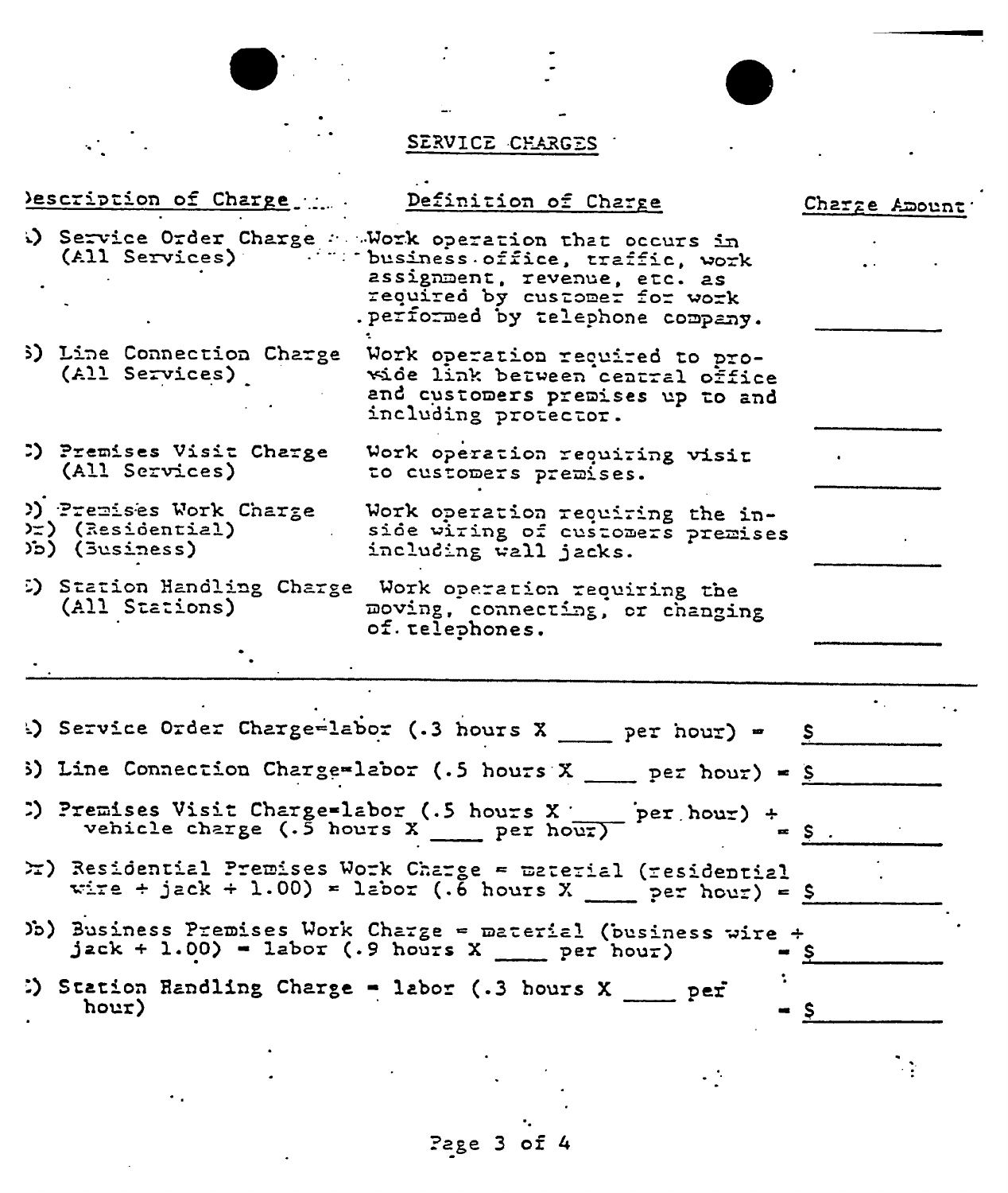SERVICE CONNECTION CHARGES BASED ON SERVICE RGES

| Service Connection Charge | Make-up of Charge*  | Charzi |
|---------------------------|---------------------|--------|
| Main Station -.           |                     |        |
| <b>Business</b>           |                     |        |
| Instrument in Place'      | $A + C$             |        |
| Instrupent Nor in Place   | $A+B+C+Db+E$        |        |
| Initial Pre-wiring        | $A + C + Db$        |        |
| Pre-wiring completion     | $3+2$               |        |
| <b>lesidence</b>          |                     |        |
| Instrument in Place       | $A+C$               |        |
| Instrument Not in Place   | $A + B + C + D + E$ |        |
| Initial Pre-wiring        | $A + C + Dr$        |        |
| Pre-wiring completion.    | $B + \Sigma$        |        |
|                           |                     |        |
| xtension                  |                     |        |
| <b>Susiness</b>           | $A + C + D b + E$   |        |
| Residence                 | $A + C + Dr + E$    |        |
|                           |                     |        |
| pves and Changes          |                     |        |
| Minimum Trip              |                     |        |
| Business .                | $A+C+E$             |        |
| Residence                 | $A + C + E$         |        |
|                           |                     |        |
| Inside Move               |                     |        |
| Main Station - Business   | $A + C + Db + E$    |        |
| - Residence               | $A + C + D + E$     |        |
| Extension - Business      | $A + C + Db + E$    |        |
| - Residence               | $A + C + Dz + E$    |        |
|                           |                     |        |
| Outside Move              |                     |        |
| Main Station - Business   | $A + B + C + E$     |        |
| - Residence               | $A + B + C + E$     |        |
| Extension - Business      | $A + B + C + E$     |        |
| - Residence               | $A + B + C + E$     |        |
| nge Type or Color         |                     |        |
| $5$ usidess               | $A + C + E$         |        |
| Residence                 | $A + C + E$         |        |
| Service Call              | $A + C$             |        |
| mnect                     |                     |        |
| usiness                   | $A+C$               |        |
| esidence                  | $A+C$               |        |
|                           |                     |        |

harges should be based upon only the work functions actually performed.

Page 4 of 4

 $\ddot{\phantom{a}}$  .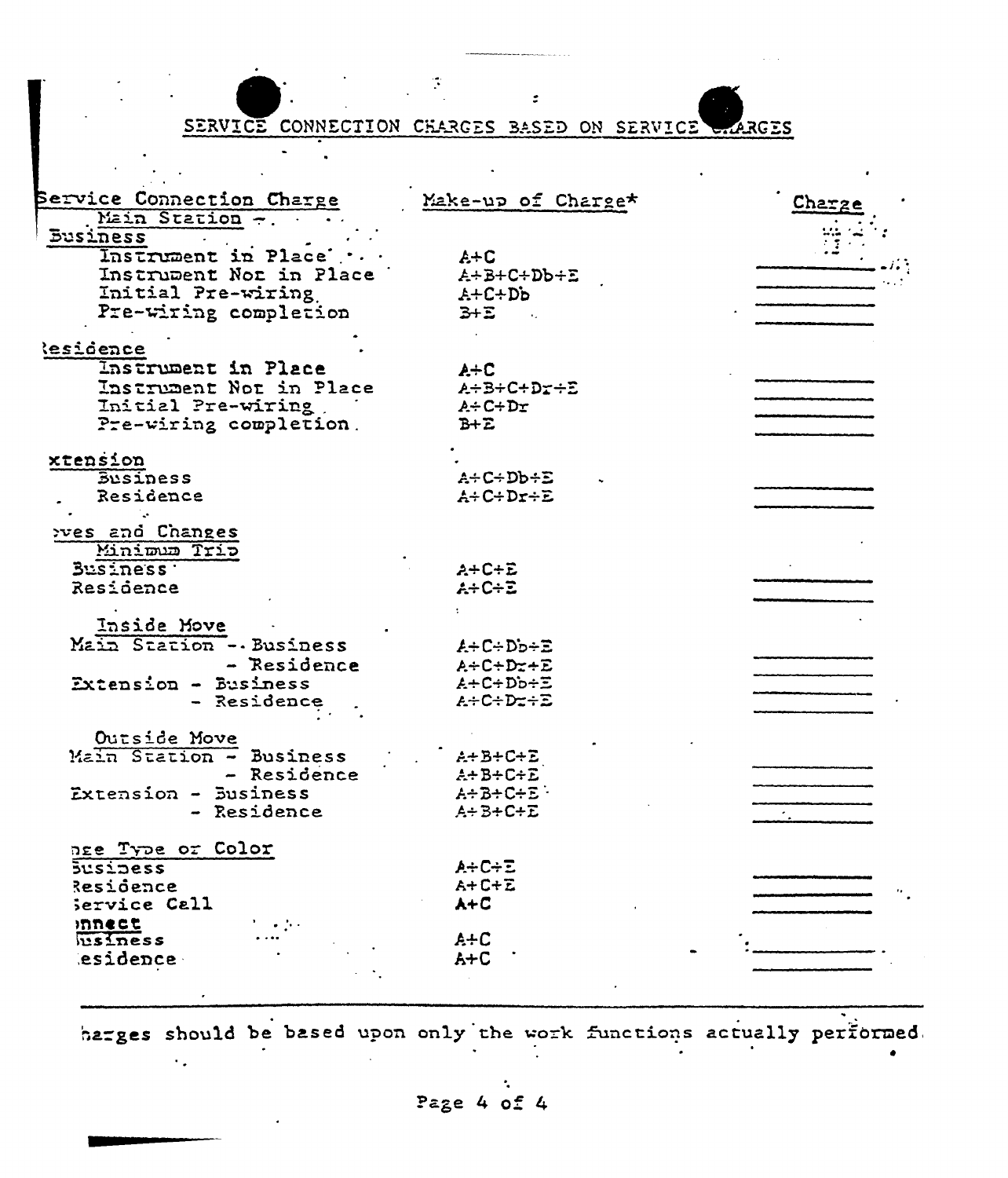| ATTACHMENT B                                                                                                                                                                                                                                                                                                                                                         |            |              |  |
|----------------------------------------------------------------------------------------------------------------------------------------------------------------------------------------------------------------------------------------------------------------------------------------------------------------------------------------------------------------------|------------|--------------|--|
| Industry Study<br>232 Cost Analysis<br>Material Costs (Per Unit)                                                                                                                                                                                                                                                                                                     | Capitalize | Expense      |  |
| Protector'                                                                                                                                                                                                                                                                                                                                                           |            | tale serviza |  |
| Grounding Device                                                                                                                                                                                                                                                                                                                                                     |            |              |  |
| Drop Wire<br>7. Aerial Drops x 110' x Cost Aerial<br>Drop/foot<br>7. Buried Drops x 150' x Cost Buried<br>$D$ rop/foot                                                                                                                                                                                                                                               |            |              |  |
| Inside Wire<br>7. Residential x 30' x Cost Inside Wire/foot<br>7 Business x 45' x Cost Inside Wire/foot                                                                                                                                                                                                                                                              |            |              |  |
| Jack                                                                                                                                                                                                                                                                                                                                                                 |            |              |  |
| Miscellaneous Material                                                                                                                                                                                                                                                                                                                                               | 1.00       | 1.00         |  |
| TOTAL MATERIAL<br>Labor Costs<br>Service Order Charge<br>$\cdot$ .5 X .3 hours X<br>per hour<br>Line Connection Charge<br>Connect Line .5 hours X<br>per hour<br>Install Drop 1.2 hours X<br>per hour<br>Premises Visit Charge<br>$.5 X .5$ hours X<br>per hour<br>Station Handling Charge<br>$.3$ hours $X$ per hour<br>Premises Work Charge<br>.7 hours X per hour |            |              |  |
| TOTAL LABOR<br>* Other Charges to be inclued if not part of loaded labor rate.<br>Other Charges<br>Venicle Charges<br>$.5 X . 5$ hours $X$ ______ per hour<br>TOTAL OTHER CHARGES                                                                                                                                                                                    |            |              |  |